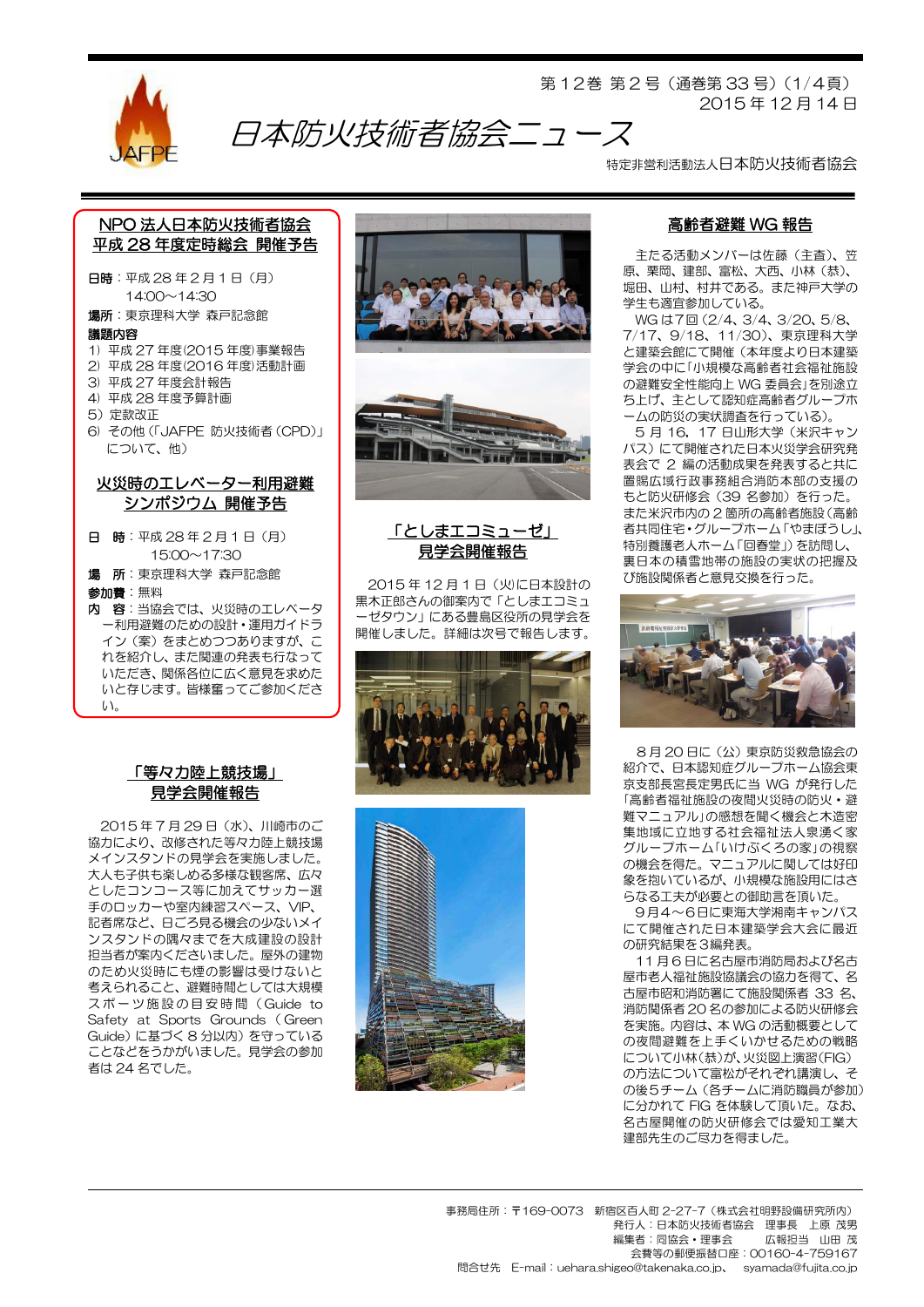

日本防火技術者協会ニュース

第 12巻 第 2 号(通巻第 33 号)(2/4頁) 2015 年 12 月 14 日

特定非営利活動法人日本防火技術者協会



11 月 26 日に(公)鹿島学術振興財団 第 38 回研究発表会にて小林 (恭) が2年 前に助成を受けた研究成果の発表を行い、 熱心な質問に加えて、当 WG 活動の方向性 を示唆する御意見等を頂いた。

#### 職能WG活動報告

メンバーはオブザーバーを含み、富松 (主査)、笠原、佐藤、堀田、角谷、中島、 牧、小林、栗岡、福井、鈴木、原田、宇山 である。また、随時、関係者の参加も得て 開催している。今年度は6回(2/13、4/ 9、6/23、8/18、10/21、12/11) のWGを開催しJAFPE防火技術者の認定 制度の充実と CPD 制度の運用を開始した。

第3回目の JAFPE 防火技術者として 11 月 30 日応募締め切り、12 月 16 日 に認定委員会(委員長:田中、委員:矢代・ 小林・笠原・富松、事務局:堀田・栗岡で 構成)を開催し、応募者の中から JAFPE 防火技術者を選出予定。

また「継続職能開発」として防火技術者 がその能力の維持向上、倫理や社会的責任 の遂行のためにも欠かせない CPD 制度の 規定を作成し、本年度の登録を受け付けま した。この制度は防火技術者としての活動 状況を毎年申告し、資格取得後 5 年間に必 要単位数(各種研修や業務実績など)に達 しているか問われる。効率的な制度運用を 目指すとともに、データ蓄積後、現在の規 定が協会員の実情を反映しているのか検 討する予定である。

## ケーススタディ WG

今年の課題は①地下駐車場 ②工場・倉 庫 ③ショッピングセンターのいずれかを 選ぶことになっています。複数選択も可能 です。発表は各テーマで 2 時間ごとのセッ ションに分けて行い、各案の概要説明の後 に、各案のアプローチや諸元の違いについ て、あらかじめ選ばれたパネルの人を交え てディスカッションするという形式で行 うものです。

既にメンバーを募って WG を始めてお り、①地下駐車場を選択して検討を行なっ ていく予定です。



LEVEL 43 SHO







NET<br>INTERNAL WALLS<br>INTERNAL FACADE<br>OTHER WALLS AND SLABS<br>VOID BELOW<br>VOID OVER



## エレベーター避難エスカレーター 避難検討 WG 活動報告

高層事務所ビルからの乗用・非常用エレ ベーターを利用した全館避難について、約 2年間で19回の WG を行い、検討を重ね てきました。JAFPE 総会後のシンポジウ ムでその概要を紹介します。

#### 理事会等の開催結果

理事会を以下の日に実施しました。 7 月 1 日(水)、8 月 25 日(火)、10 月 27 日(火)、12 月 1 日(火)

#### 会員情報

| 会 員 142名 |                 |
|----------|-----------------|
| 賛助会員     | 88              |
| 学牛会員     | 2名              |
| 新入会会員    |                 |
| 井戸和彦     | 〔清水建設(株)〕       |
| 湯谷孝夫     | 〔関西建築防災研究所〕     |
| 新入会学牛会員  |                 |
|          | 加藤雅樹 〔東京理科大学〕   |
|          | 敬称を省略させていただきました |
|          | (2015年12月現在)    |
|          |                 |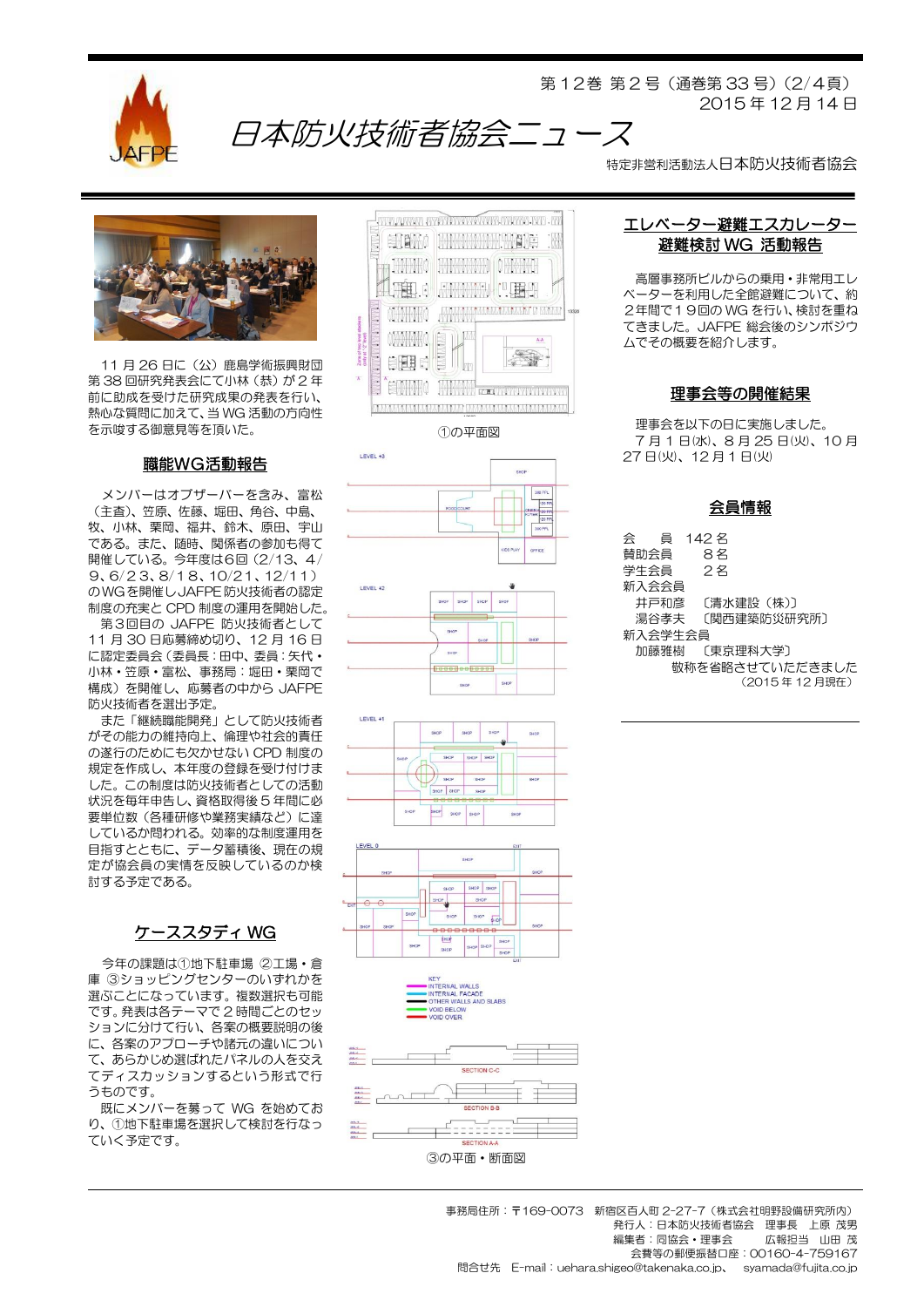

第 12巻 第 2 号(通巻第 33 号)(3/4頁) 2015 年 12 月 14 日

特定非営利活動法人日本防火技術者協会



#### SFPE 日本支部 2014 年度定時総会 開催予告

日時:平成 28 年 2 月 1 日(火) 14:30~15:00 場所:東京理科大学 森戸記念館

議題内容 1) 2015 年度事業報告

2) 2016 年度活動計画 3)その他

## 日本支部:BRONZE Chapter Excellence Award 田中哮義先生:Arthur B. Guise **Medal** 原田和典先生:Hat Off Award 受賞

11月に開催された米国 SFPE 年次総 会において日本支部関連で三つの受賞が 発表されました。一つ目は日本支部の Chapter Excellence Award ブロンズ賞 の受賞です。毎年、その年の支部活動が審 査され、優秀な活動を行った支部にはゴー ルドからブロンズまでの賞が授与される ものです。日本支部は 2008、2011、 2012 年にブロンズ賞を、2014 年にシ ルバー賞を受賞しており、今回が 5 回目の 受賞となりました。

二つ目は田中哮義先生が Arthur B. Guise Medal を受賞したもので、昨年の 関沢愛先生に続く二人目の受賞となりま した。先生の長年にわたる防火に関する研 究業績が評価されたものと考えられます。

また、原田和典先生が Hat Off Award を受賞されました。日本支部関係で一度に 3 件の受賞というのは今までになかったこ とで、日本支部および会員の活動が SFPE において高く評価されていることの表れ であり、今後のさらなる活動が期待されま す。

――――――――――――――――

## **Fire Technology Vol.51, Issue 4, July.2015**

日本防火技術者協会ニュース

■Charles Dickens and Fire Science : John Gales

■ The Great Valparaiso Fire and Fire Safety Management in Chile : Pedro Reszka, Andrés Fuentes

■Investigating the Mechanism of Effect of Carbon Nanotubes on Flame Spread Over Liquid Fuels : Amin Alibakhshi, Hamidreza Mirshahvalad, Sara Alibakhshi

■ A Risk Based Framework for Time Equivalence and Fire Resistance : Angus Law, Jamie Stern-Gottfried, Neal Butterworth

■ Experimental Study of Firebrand Transport : Kuibin Zhou, Sayaka Suzuki, Samuel L. Manzello

■Partitioning of Convective and Radiative Heat Fluxes Absorbed by a Lumped Body Engulfed in a Diffusion Flame : S. Sudheer, S. V. Prabhu

■Firefighting Robot Stereo Infrared Vision and Radar Sensor Fusion for Imaging through Smoke : Jong-Hwan Kim, Joseph W. Starr, Brian Y. Lattimer

■An Experimental Study on the Effect of Design Flue Gas Temperature on the Fire Safety of Chimneys : Perttu Leppänen, Timo Inha, Matti Pentti

■A Study on the Effect of Compartment Fires on the Behaviour of Multi-Storey Steel Framed Structures : Egle Rackauskaite, Jamal El-Rimawi

■Distinction of Fire Source from Smoke Using Discrete Probability Distribution and Neural Networks : Seung-Wook Jee

#### ■**Ignition of Mulch Beds Exposed to Continuous Wind-Driven Firebrand Showers : Sayaka Suzuki, Samuel L. Manzello, Koji Kagiya, Junichi Suzuki**

■ Characterization of Twin-Fluid (Water Mist and Inert Gas) Fire Extinguishing Systems by Testing and Modeling : Hong-Zeng Yu, Robert Kasiski, Matthew Daelhousen

■Fire Whirl Experimental Facility with No Enclosure of Solid Walls: Design and Validation : Pengfei Wang, Naian Liu, Linhe Zhang, Yueling Bai, Kohyu Satoh

■ Evaluation of a Wireless Sensor Network with Low Cost and Low Energy Consumption for Fire Detection and Monitoring : Xavier Silvani, Frédéric Morandini, Eric Innocenti, Sylvestre Peres

■A Framework for Selecting Design Fires in Performance Based Fire Safety Engineering : Audun Borg, Ove Njå, José L. Torero

## **Fire Technology**

#### **Vol.51, Issue 5, Sep.2015**

■Tibor Z. Harmathy : Jack Watts, John Gales

■ Backward Reaction Force on a Fire Hose, Myth or Reality? : Francisco Vera, Rodrigo Rivera, César Núñez

■Professional Recognition of Fire Safety Engineering is Needed in the European Construction Sector : Michael Strömgren, Robert Jönsson

■ Ventilation Fan Fires: Overheated Windings Lead to Failed Thermal Limit Switch : Kevin H. Lewis, Sebastian Scheiff, Tracy Challman, Danielle Murphy

■ Globules and Beads: What Do They Indicate About Small-Diameter Copper Conductors that Have Been Through a Fire? : Scott A. Wright, John D. Loud, Richard A. Blanchard

■ Thermal Characterization of Electrical Wires and Insulation Operated in Variable Frequency Mode : Dorindo E. Cardenas, Ofodike A. Ezekoye

■Effect of Moisture on Ignition Time of Polymers : Natallia Safronava, Richard E. Lyon, Sean Crowley

■ Forensic Analysis on the Cause and Origin of the 2009 Indoor Shooting Range Fire in Pusan, Korea : Youngjin Cho, Youngsu Kong, Seunghun Sa, Changho Choi, Donghwan Kim